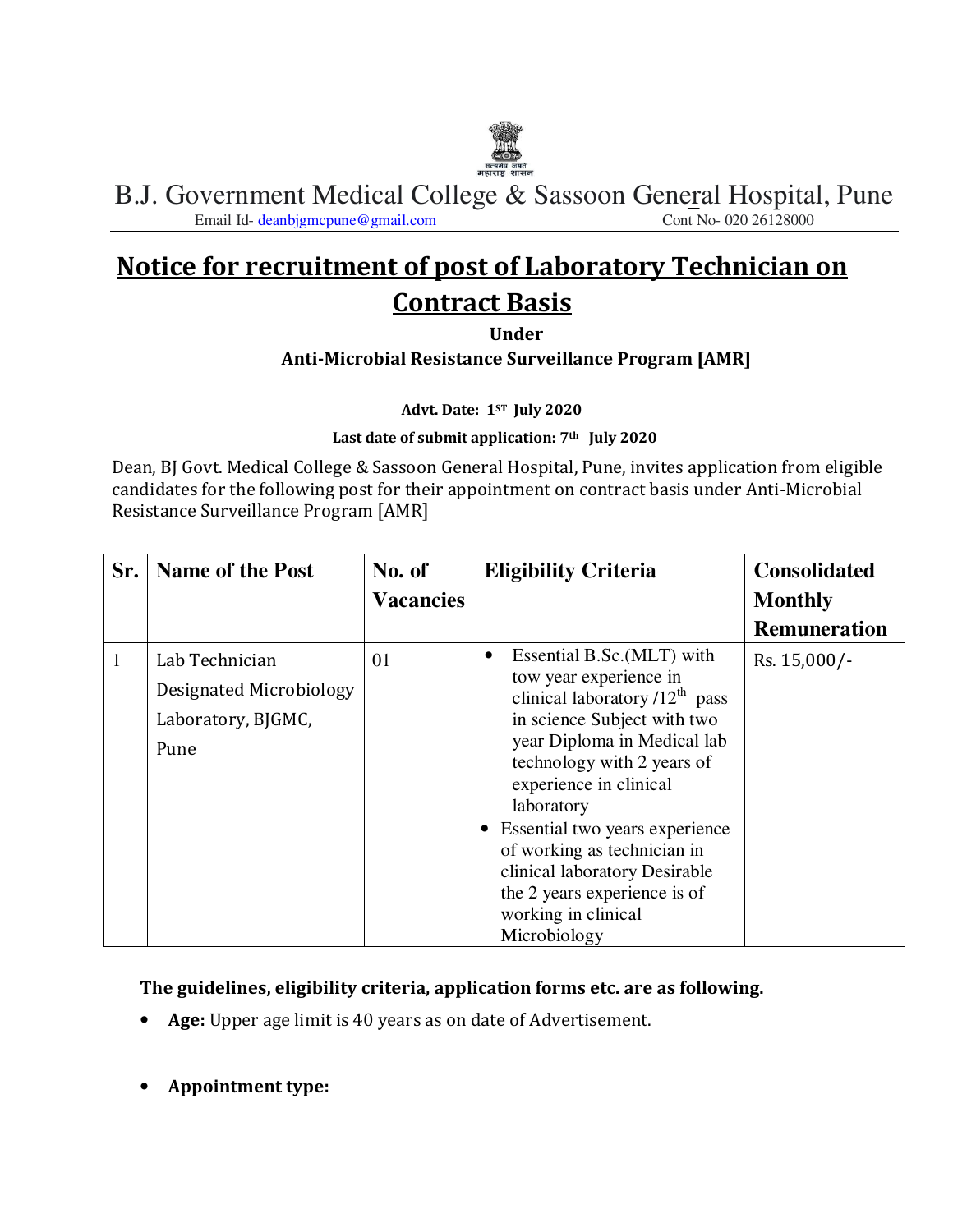The above-mentioned posts are temporary & purely on contract basis. While recruiting the post, initially the appointment will be given for 3 months as probation period and further continuation will be given upon successful completion of probation periods and performance evaluation. The Dean B. J Govt. Medical College, Pune reserves the right for further continuation of the candidate.

#### • **Remuneration:**

Allowances like T.A., D.A., and H.R.A. etc. are not admissible except consolidated monthly remuneration.

### • **How to apply:**

- 1. Interested candidates may apply in prescribed application form
- 2. with a recent passport size photographs and a set of photocopies of attested documents as follows:
	- a) Original Application form
	- b) Educational qualification certificates
	- c) Experience certificates
	- d) Government approved ID proof
- 3. The application is to be submitted on A4 size paper only.
- 4. Applications can be either sent on email Email Id microbimc@yahoo.com, speed post or can be submitted in person in the office of the "Department of Microbiology, B.J.Govt. Medical College, Pune" on all working days between the advertised date and closing date where the candidate(s) wish to aplly.
- 5. Last date for submit the application is **7th July 2020**[5 pm], applications received after this date will not be considered.
- 4. All further correspondence will be done only by email. (Exam. Hall Ticket, Call letters etc.). So, all candidates applying are required to write their personnel email ID and contact mobile number on application correctly and neatly in the application form.
- 5. After scrutinizing, the applications received in due date, short-listed candidates will be called for written examination / interview.
- 6. Interview will be conducted on  $8<sup>th</sup>$  July 2020 at 11.00 am office address given below.

#### • **Other Important Notes:**

- 1. Candidates who have been discontinued based on poor performance and Candidates who are retired from Government Services and against whom disciplinary action is completed OR initiated will not be eligible any above post.
- 2. Project Director, MSACS, Mumbai reserves the right to cancel the recruitment, modify the number of posts, etc.
- 3. Canvassing in any way will lead to disqualification of the concerned candidate.

**Sd/- Dean,**  BJ Govt. Medical College & Sassoon General Hospital, Pune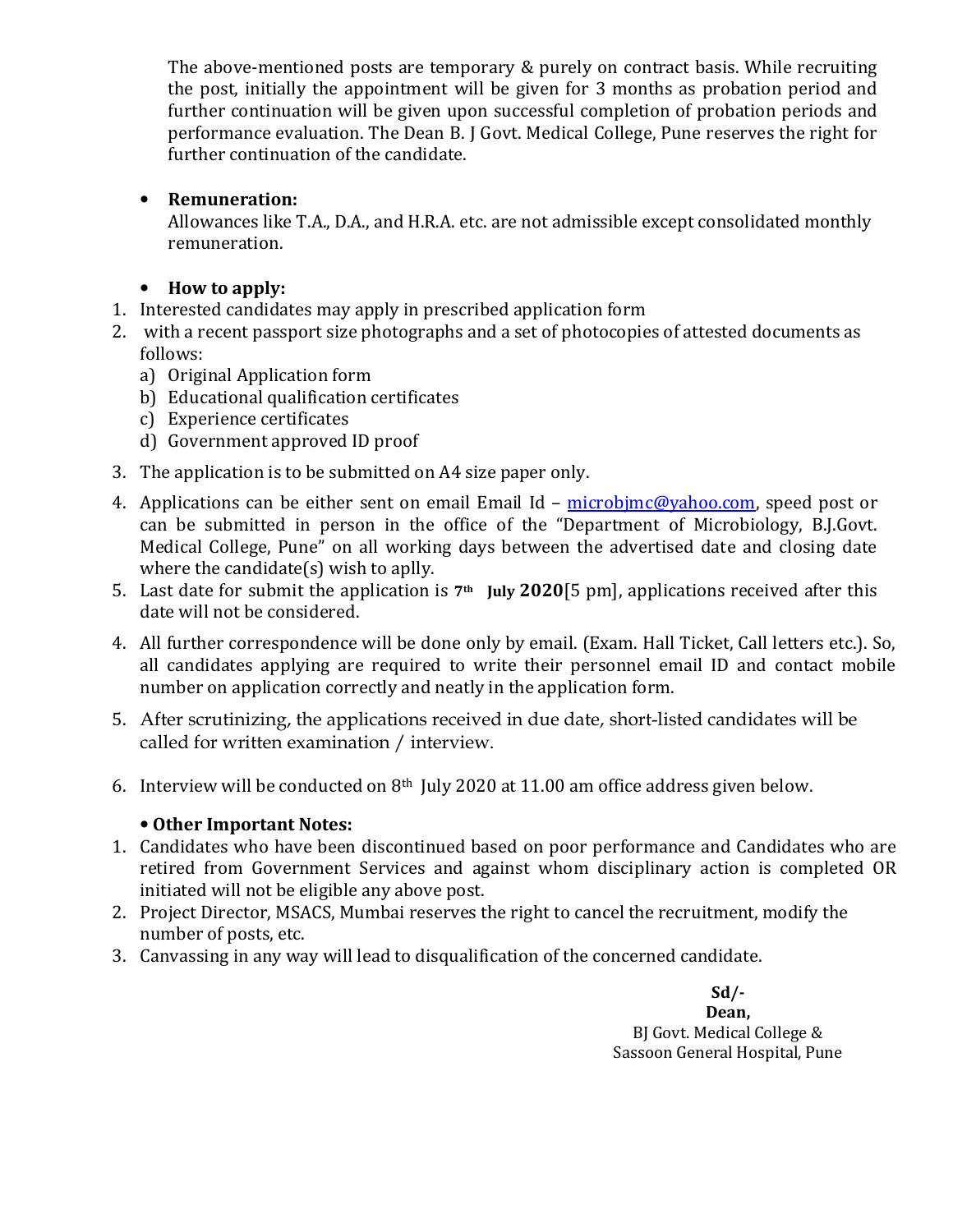|                             |                                                  |              | <b>Application Format</b> | Passport Size Photo to be signed by the candidate                                                                                                                                                                               |     |                |
|-----------------------------|--------------------------------------------------|--------------|---------------------------|---------------------------------------------------------------------------------------------------------------------------------------------------------------------------------------------------------------------------------|-----|----------------|
| To,<br>Dean,<br>Pune-411001 | B. J Govt. Medical College,                      |              |                           |                                                                                                                                                                                                                                 |     |                |
|                             |                                                  |              |                           |                                                                                                                                                                                                                                 |     |                |
|                             | 2. Candidates Name                               | $\mathbf{L}$ |                           |                                                                                                                                                                                                                                 |     |                |
| 3                           | Date of Birth                                    |              | Surname                   | <b>First Name</b>                                                                                                                                                                                                               |     | Middle Name    |
|                             |                                                  |              |                           |                                                                                                                                                                                                                                 |     |                |
| 4.                          |                                                  |              |                           |                                                                                                                                                                                                                                 |     |                |
| 5.                          | Permanent address                                |              |                           | $\ddotsc$ . The contract of the contract of the contract of the contract of the contract of the contract of the contract of the contract of the contract of the contract of the contract of the contract of the contract of the |     |                |
| 6.                          | E-mail ID                                        |              |                           |                                                                                                                                                                                                                                 |     |                |
| 7.                          | Tel. No. / Mobile No.                            |              |                           | <u> 1989 - Johann Stein, marwolaethau a bhann an t-Amhain Aonaich an t-Amhain Aonaich an t-Amhain Aonaich an t-A</u>                                                                                                            |     |                |
| 8.                          | Working knowledge of computer (MS Office etc.) : |              |                           |                                                                                                                                                                                                                                 | Yes | N <sub>o</sub> |

## 9. Educational Qualification:-

| Sr. No | Educational Name of the |                                    | Percentage | Grade |
|--------|-------------------------|------------------------------------|------------|-------|
|        |                         | Qualification   University / Board |            |       |
|        |                         |                                    |            |       |
|        |                         |                                    |            |       |
|        |                         |                                    |            |       |
|        |                         |                                    |            |       |
|        |                         |                                    |            |       |
|        |                         |                                    |            |       |
|        |                         |                                    |            |       |
|        |                         |                                    |            |       |